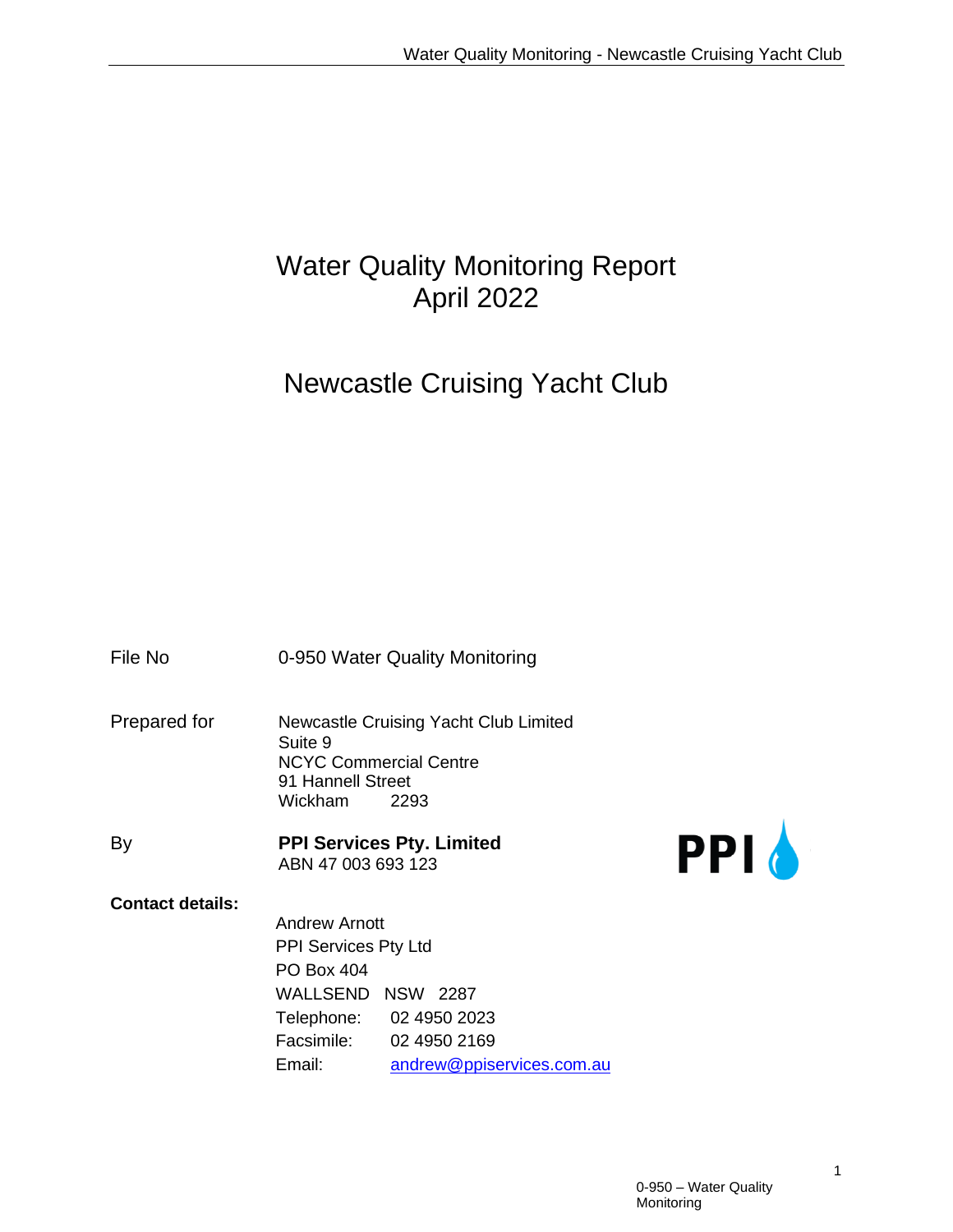#### **Report Certification**:

PPI Services Pty Ltd has prepared the accompanying report as at 03 May 2022 (the Report) for Newcastle Cruising Yacht Club (the Client) at the request of and exclusively for the use and benefit of the Client and/or its Directors.

Under the terms of its engagement, PPI Services Pty Ltd has examined the various environmental practices of project and has relied on information provided by the Client and the on-site observations of its personnel. The qualifications of personnel involved in the preparation of this Report have previously been supplied to the Client.

This Report has been prepared in accordance with generally accepted practices using standards of care and diligence normally practiced by recognized consulting firms performing services of a similar nature. PPI Services Pty Ltd is not responsible for the accuracy of information provided by other individuals or entities that is used in this Report. This Report presents our professional judgment based upon information provided and findings identified in this Report and interpretation of such data based upon our experience and background, and no warranty, either express or implied, is made. The conclusions presented are based upon the current regulatory climate and may require revision if future regulatory changes occur.

It is a condition of the provision of this Report that any liability of PPI Services Pty Ltd to the Client for anything contained or stated herein shall be limited to the amount of the fee actually paid or payable by the Client to PPI Services Pty Limited for this Report and it is a further condition of the provision of this Report that any liability of PPI Services Pty Ltd to the Client for anything contained or stated in the Report is to the fullest extent permitted by law is hereby excluded unless the claim giving rise to such liability is made in writing to PPI Services Pty Ltd within twelve (12) months of the date of this Report.

This Report is issued with the understanding that it is the responsibility of the client, to ensure that the information contained herein is brought to the attention of the appropriate regulatory agencies, where required by law.

Neither PPI Services Pty Ltd nor any member, associate or employee of PPI Services Pty Ltd undertakes any responsibility for any injury, loss or damage claimed by the client arising out of a claim by any third party against the Client in connection with the Report.

The Assessment has been conducted in accordance with the best practices available at the time and considers the identified hazards determined. Should any further hazards be identified at a later date, it is suggested that the processes be re-examined, and this report updated.

I hereby certify that this report includes to findings and recommendations of the assessment process.

Andrew Arnott **Date: 03 May 2022** PPI Services Pty Ltd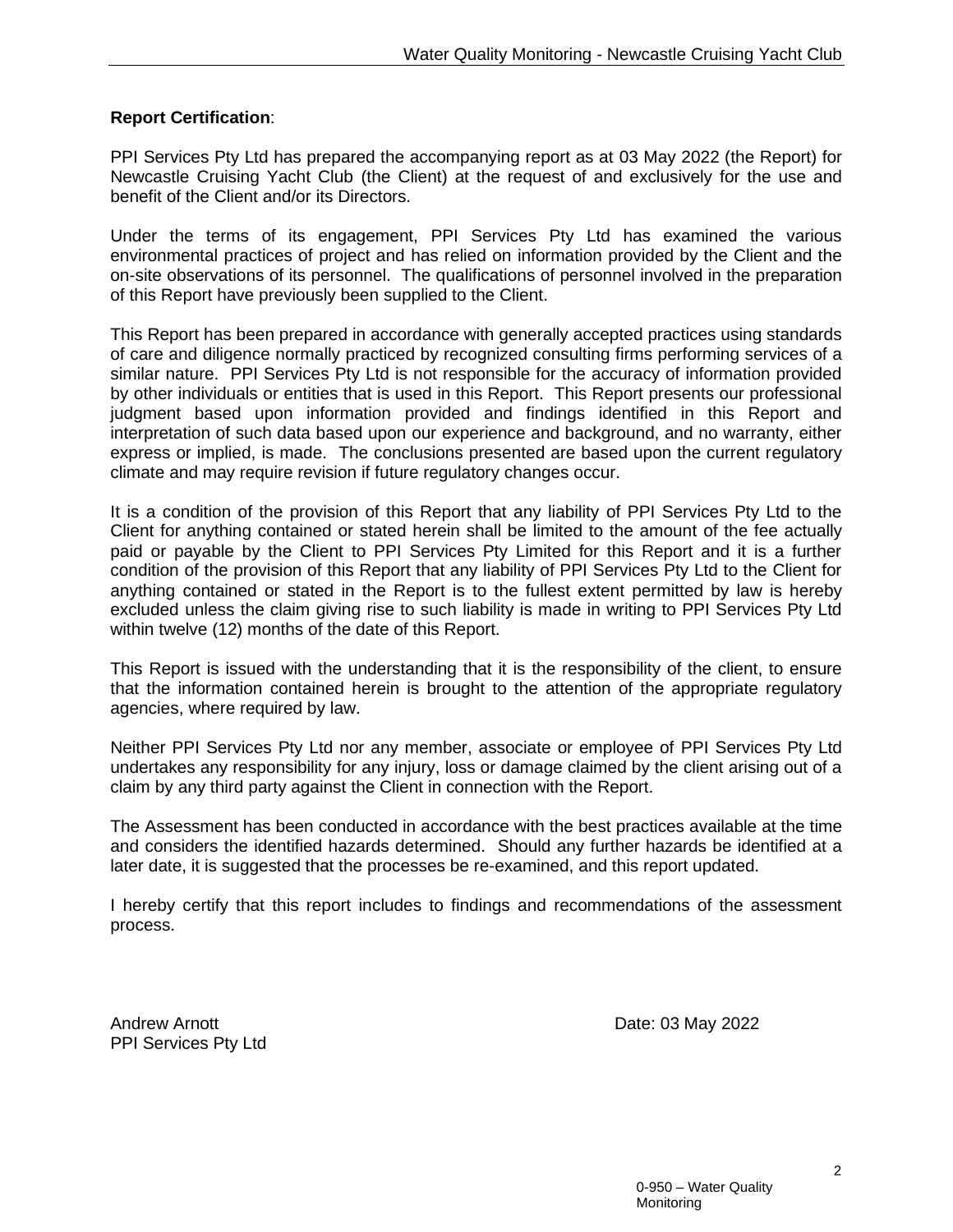### **Introduction**

PPI Services were commissioned by Newcastle Cruising Yacht Club Limited to implement a Water Quality Monitoring Programme during construction and operational phases of the Newcastle Cruising Yacht Club Marina - Lot 103, Hannell Street, Wickham. The water quality-monitoring programme was designed to monitor and assess potential impacts of Marina construction and operation activities upon the quality of receiving harbour waters.

The assessment/ Site Licence (EPL 11396) was varied in accordance with the 'Draft Notice of Licence Variation Newcastle Cruising Yacht Club (NCYC) EPL 11396', dated 20<sup>th</sup> October 2014. The revised conditions involve a visual interface probe test for the presence of hydrocarbons at two existing groundwater wells (GW1 and GW4) every six months. Should positive results for the presence of hydrocarbons be obtained further laboratory analysis and testing will be required within 30 days of the initial discovery.

During 2013 the site replaced its aging multi-chamber petrol/diesel underground fuel storage tank with a single-chamber double skinned dedicated diesel underground fuel storage tank. As of the October 2014 period report, the depth to the fill level of the interstitial space of this underground fuel storage tank is reported.

### **Methodology**

Groundwater sampling of GW1 and GW4 was carried out with an interface probe test of each well and confirmed with a visual and olfactory assessment of a water sample drawn from each well by means of a 1 litre disposable bailer.

Testing of the depth to fluid filling the underground fuel storage tank was measured from the top of the observation well. This is performed as a check to ensure the double walled tank has not developed a leak.

Sample Date 27 April 2022

Sample Locations as Per **Figure 1**

#### **Results**

Results for this sampling event are presented below:

GW1: Water at 1.93metres and well bottom at 4.16 metres pH 7.3 Temperature 23.6˚C No hydrocarbon detected by interface probe No visible hydrocarbon observed No olfactory evidence of hydrocarbon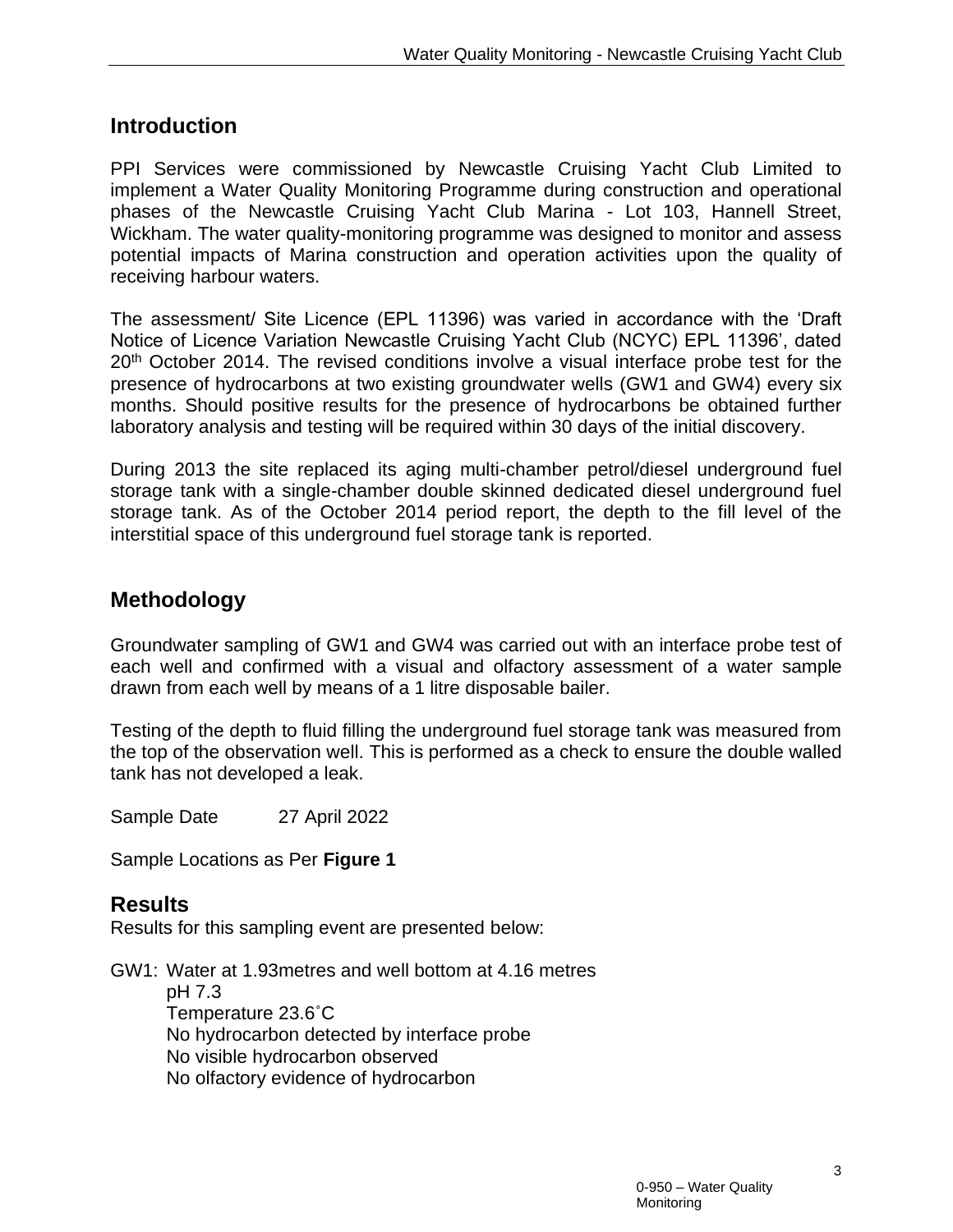GW4: Water at 2.34 metres and well bottom at 3.40 metres pH 7.1 Temperature 22.1˚C No hydrocarbon detected by interface probe No visible hydrocarbon observed No olfactory evidence of hydrocarbon

Depth to the interstitial space filler fluid (brine) reading was not taken as the tank is undergoing maintenance and the brine will be replaced once the repair to the tank has taken place

## **Discussion**

No hydrocarbons were detected in the wells sampled or in the underground storage tanks interstitial space.

#### **Tank Interstitial Space**

After previously noting changes in the interstitial space fluid level, brine has been noted by the sites fuels system maintenance provider during routine maintenance. At the time of PPI visiting site for the ground water monitoring event, the site was in the process of engaging additional service providers to perform repairs to the tank. Once these repairs have been performed and the interstitial space fluid has been replenished, the level of the fluid will continue to be documented.

The next monitoring event is scheduled for October 2022.